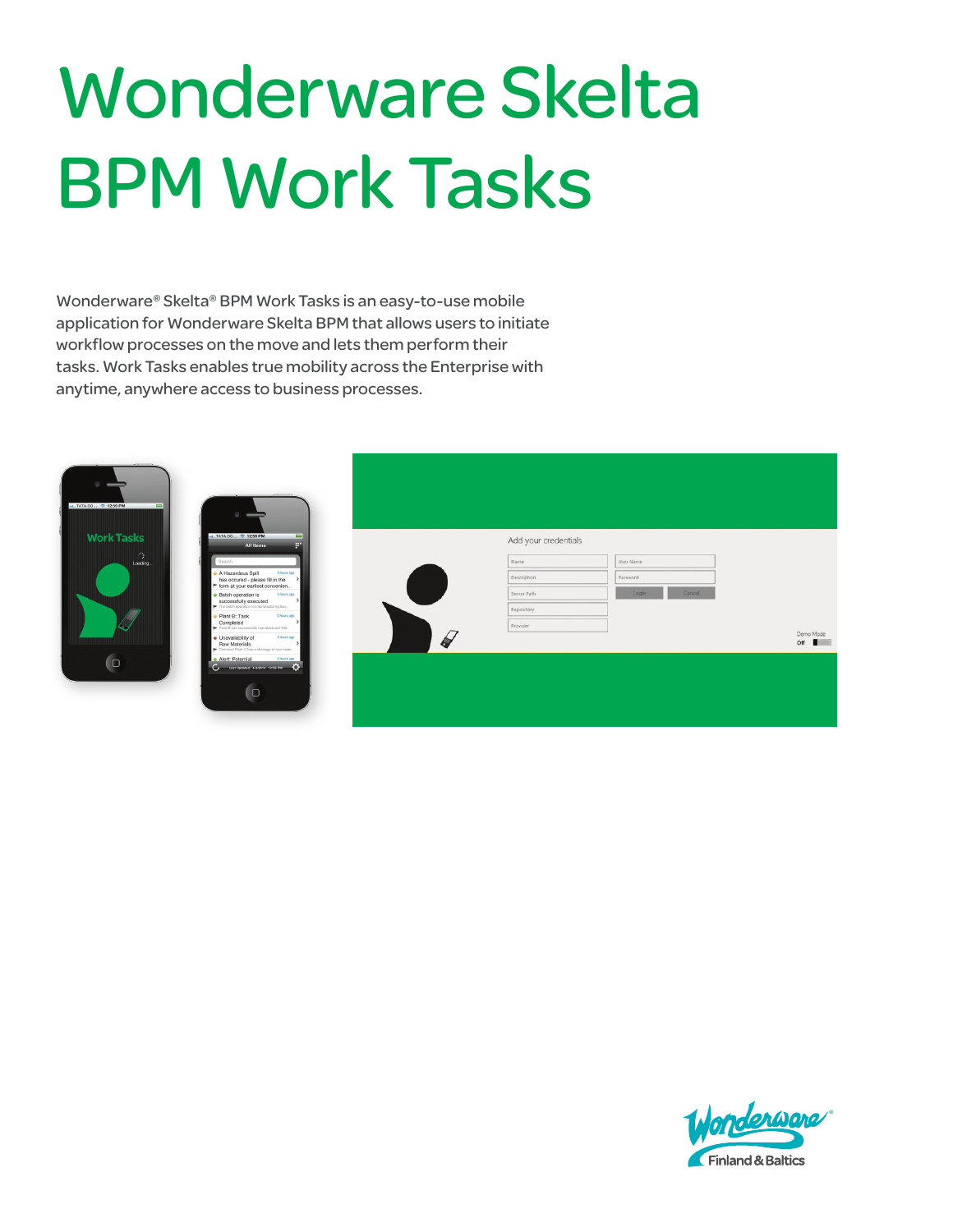## **SUMMARY**

yk,

Wonderware Skelta BPM's Work Tasks empower users who are on the move to stay connected with their mission critical business processes while ensuring the security of their interactions.

## BUSINESS VALUE

- Improved enterprise wide collaboration greatly improves productivity and removes dependency on on-site infrastructure
- Anytime, anywhere access to business processes leading to business agility and faster turnaround
- Secure process interactions ensuring compliance with corporate mandates



Work Tasks is a premium mobile application for Wonderware Skelta BPM. It is designed for the mobile workforce — Enterprise business professionals who use a mobile phone or a tablet device to access their tasks while on the move; or to improve workforce productivity in large or geographically distributed infrastructures or industrial plants. It is an easy-to-use application that provides a quality user experience.

Work Tasks for iOS and Windows devices offers enhanced enterprise mobility and collaboration among stakeholders. With Work Tasks, users Initiate processes and perform tasks using their mobile device. Work Tasks enables true Enterprise Mobility.

## Initiate a Process on the Move

The Work Tasks application has an easy to use interface that quickly takes the user to different modules within the application. The application allows users to fill available forms within the application and then initiate a process upon submission – this is a powerful feature that helps improve business agility.

#### Receive Real-time Notifications

Staying connected to mission critical processes makes it imperative to view and act upon events as they occur. The Work Tasks application displays notifications on all supported devices that display the count of tasks that are pending for action. The application empowers users by allowing them to view, prioritize and act upon important tasks while on the move.

#### Act upon a Process Related Task

The Work Tasks application is a powerful mobile extension to Wonderware Skelta BPM that delivers true collaboration for distributed teams. Users can act upon urgent tasks and maintain work continuity through the application. The Categories screen helps the user understand the pending approvals, the forms that are in use, the flagged items and any information pertinent to a process being run in the company.

Users can approve or reject a request from anywhere and at any time to ensure optimized work output.

The application also allows users to search old or current work items from any category, allowing cross referencing of tasks to make informed decisions. The search feature ensures that items are fetched from both the Server as well as from downloaded work items.

Categories screen helps users understand pending approvals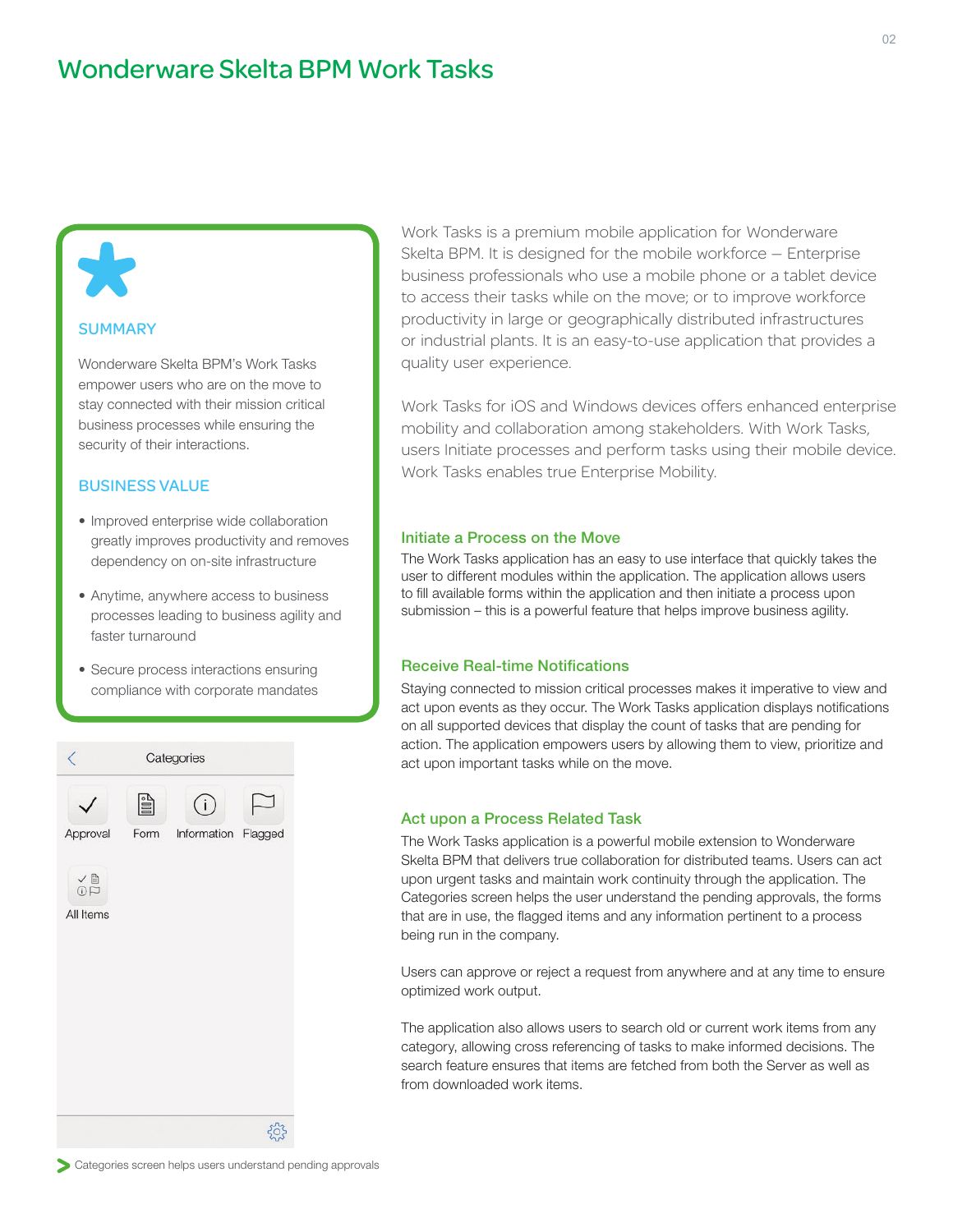# Wonderware Skelta BPM Work Tasks

## **Connectivity**

The Work Tasks application allows Work items that are downloaded on to the device to be viewed offline in the event of loss of connectivity or unavailability of an internet connection. Users can continue to review and make process related decisions. Logging into the application then loads the latest work items.

Work Tasks is a premium app for mobile devices, and is available for iOS and Windows platform. You can download the application from the App Store or the Windows Store based on your requirement.

- Apple iPhone/iPad – OS Version: iOS 5.1, 6.0, 6.1 , iOS 7.x and 8.x
- Windows RT and Professional – OS Version: Windows 8.0, 8.1

## iOS Platform

The Work Tasks application is installed by downloading from the iPhone App Store. The Work Tasks icon is then displayed on the device screen. After configuration, the Work Tasks application allows you to view and act upon work items assigned through workflows.